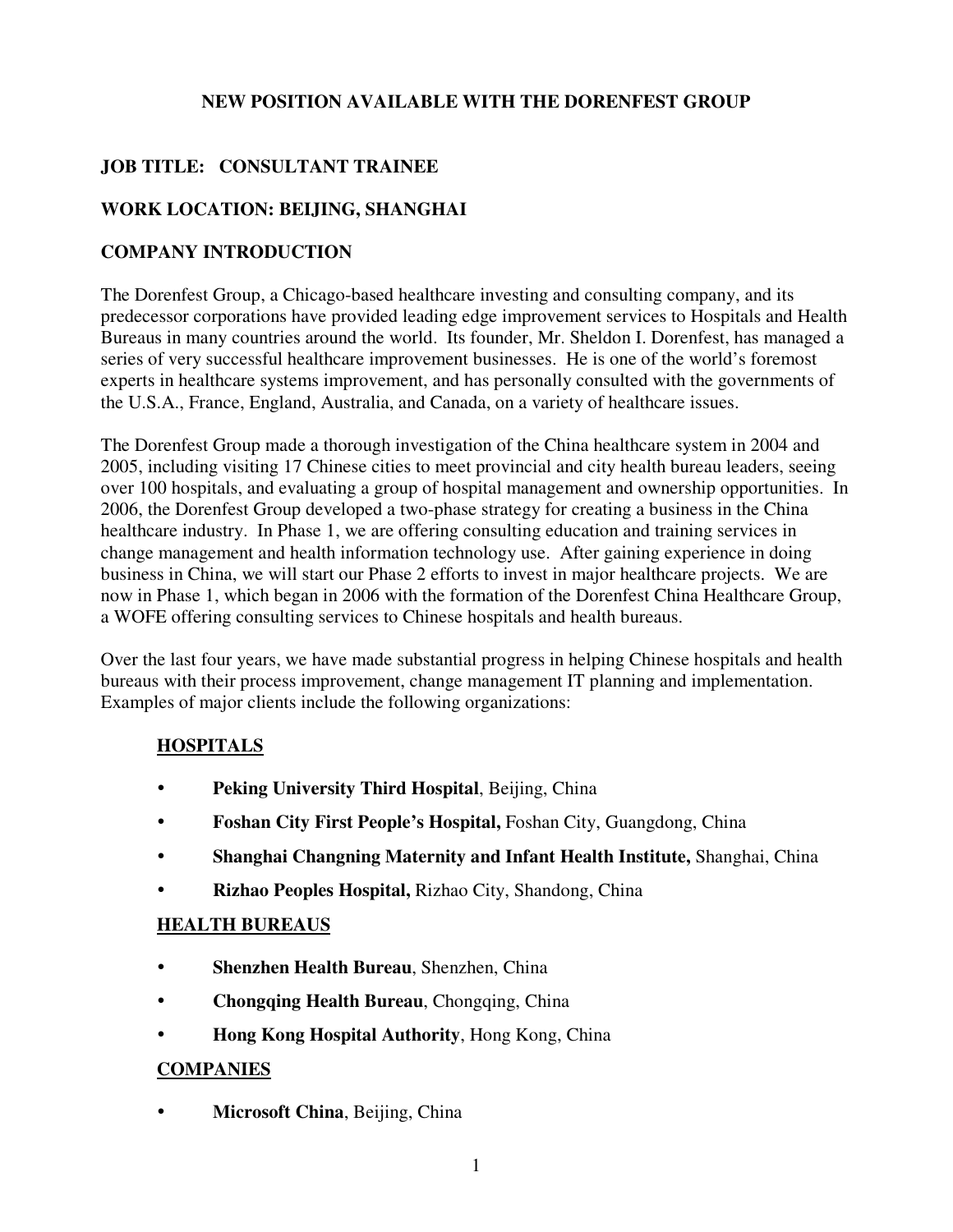- **Philips Healthcare China**, Shanghai, China
- **Simcere Pharmaceuticals**, Nanjing, China

Our work with these clients has been comprehensive and extensive, and we have usually performed multiple projects for them. In addition to the clients listed, we have worked with about a dozen other organizations in China. Our services are very much appreciated by all of the clients we serve. This has been and will be a critical element of our strategy for building our business in China.

The services we provide are unique, and the market for these services is in the early stages of its development. We are now in the process of building our staff to take advantage of the opportunity before us. As the market develops and grows, we are and will be the leader.

Our current growth has created the need for several positions. We think we offer a unique opportunity for applicants to help China reform its healthcare system, while building a very successful career and developing new skills. We encourage talented people who share our vision to respond to our need and apply for a position to join our company.

# **CONSULTANT TRAINEE JOB DESCRIPTION**

The growth of our business in China has created the need for additional consultant talent to handle our new clients. Applicants should have a keen interest in helping healthcare organizations to improve their work processes, management systems, and services to patients. Applicants should possess the following characteristics:

- 1. An inclination to want to help improve the China healthcare system, and a desire to work very closely with hospital and health bureau leaders to help them accomplish their goals
- 2. An eye for and experience in identifying and solving problems that allow improvement to take place
- 3. A desire and ability to learn new skills
- 4. Some experience, as well as inclination and desire, in management engineering techniques to identify and solve work process management systems and service to patient problems
- 5. Some experience in project management is preferred
- 6. Some experience in information technology and its use in Chinese hospitals is preferred
- 7. Some experience working as a physician in a Chinese hospital is preferred

Applicants for this position will have the opportunity to participate in various projects with the company and to get training from managers and consultants to grow into a leadership role within the company. Some responsibilities of the job include:

1. You will have the opportunity to work on a variety of improvement projects on tasks including client interviews, work processes documentation and analysis, data collection, report writing.